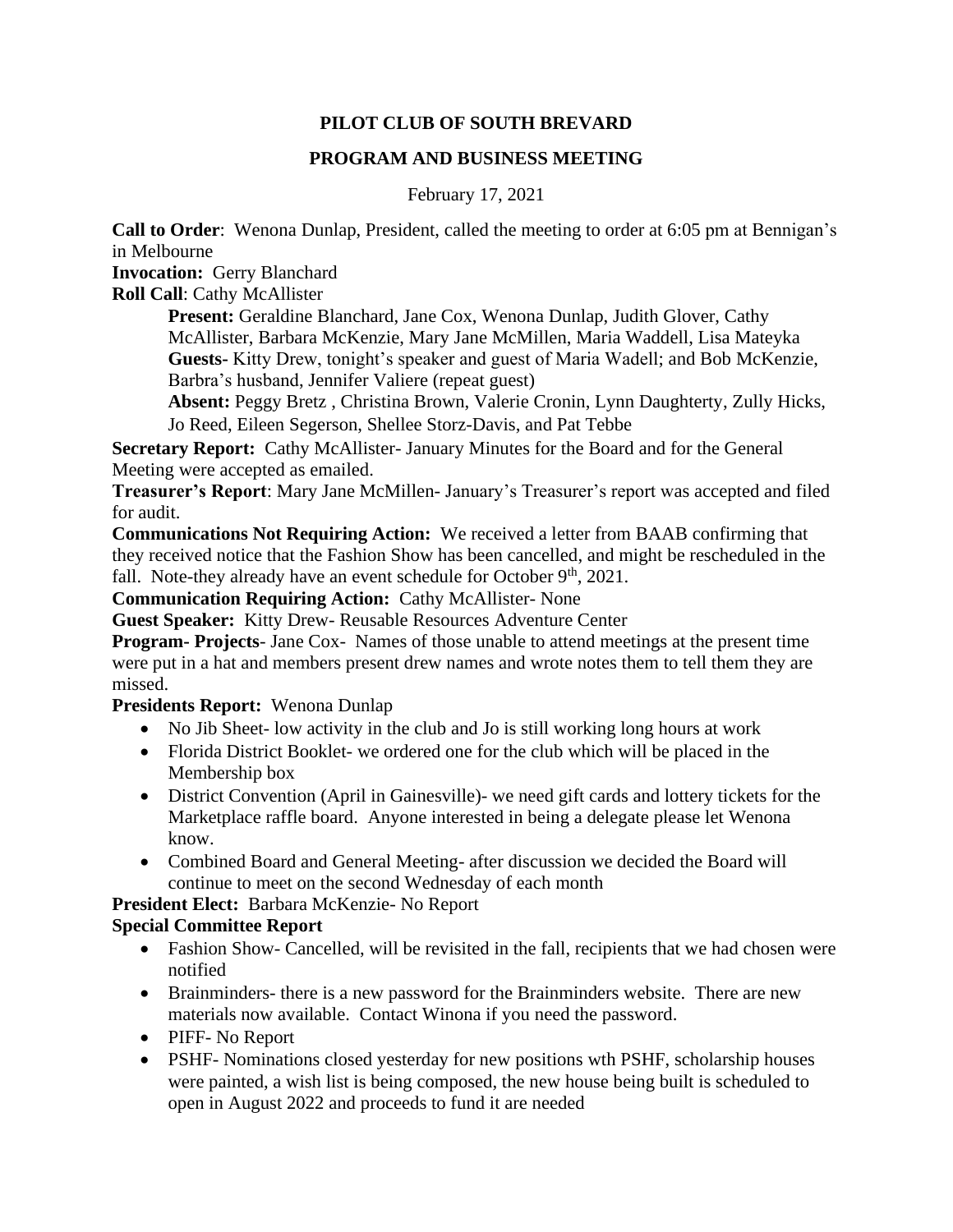- Fundraising-We are canvassing to see if we have enough workers to do a fundraiser on St. Patrick's Day, Bennigan's feels this will be a profitable day to raise funds for the club. Garage sale will take place on March  $20<sup>th</sup>$  at Jane's house. Their community garage sale takes place on this date so we should have a lot of people to come.
- Membership-Jennifer Valiere is schedule to be initiated at the March meeting
- Projects
	- o District Awards applications need to be back to Jane by March 10)- we will submit 4, Patriotism- Wellness bags and the jackets and sock donations (assigned to Lisa Mateyka); Pick Me Up Award- Firehouse basket and stuffed animals (assigned to Lisa Mateyka); Community Service-Christmas Crafts and Birthday cupcakes (assigned to Barbara McKenzie); Club Visability- Web site (assigned to Jane Cox).
	- o Greenwood Birthday's- Mary Jane had February and Wenona has March
	- o Pilot International lost our Pick me up grant paperwork, we will not be getting the grant funds. We will try to find an alternate way to do the project.
	- o Book Matching is still scheduled, we have donations of beanie babies and Ziplock bags which will be taken the next time we have a group to go
	- o Bottle caps were taken to Ocean Breeze Elementary
	- o Salvation Army food is being collected monthly and distributed to them
	- o Hats for Cancer- start looking for soft hats and items to decoration them, we will schedule a work day to decorate them and they will be donated to the Cancer **Center**

**Old Business**: Nominating Committee Report- due to current circumstances, it was recommended that we keep the current Executive Board for our club the same for the next year. All members have indicated that they will serve another year. Wenona Dunlap, President; Barbara McKenzie, President-Elect; Cathy McAllister, Secretary; Mary Jane McMillen, Treasurer; Jane Cox, Director- Past President/Director; Maria Waddell, Director (2 year); Geraldine Blanchard, Director (1 year)

Barbara McKenzie made the motion to accept report as presented, the was motion was seconded, there was no further discussion, motion carried

Barbara McKenzie will be attending the International Convention in Atlanta and represent our club, the club will pay her registration fee and may try to contribute towards room and travel if funds are available.

## **Board Recommendations-** None

Birthdays: Peggy Bretz February 18<sup>th</sup>, Judith Glover February 21<sup>st</sup>, and Mary Jane McMillen February 27th

## **Reminders:**

March 20- South Brevard Garage Sale

March 27, 2021- St. Lucie County Red Neck Bingo

April 16-18, 2021- District Convention, Gainesville, FL

July 7-10, 2021- Convention, Atlanta (Room will be \$500 per person and \$400 registration which includes only 1 meal)

Oct 15-17, 2021 Fall Council, Holiday Inn Viera Hotel and Conference Center

## **Announcements**

**Adjourned**: Meeting was adjourned at 8:14 pm

**50/50 Drawing** was won by Bob McKenzie , being given \$24, and \$23 was retained by the club.